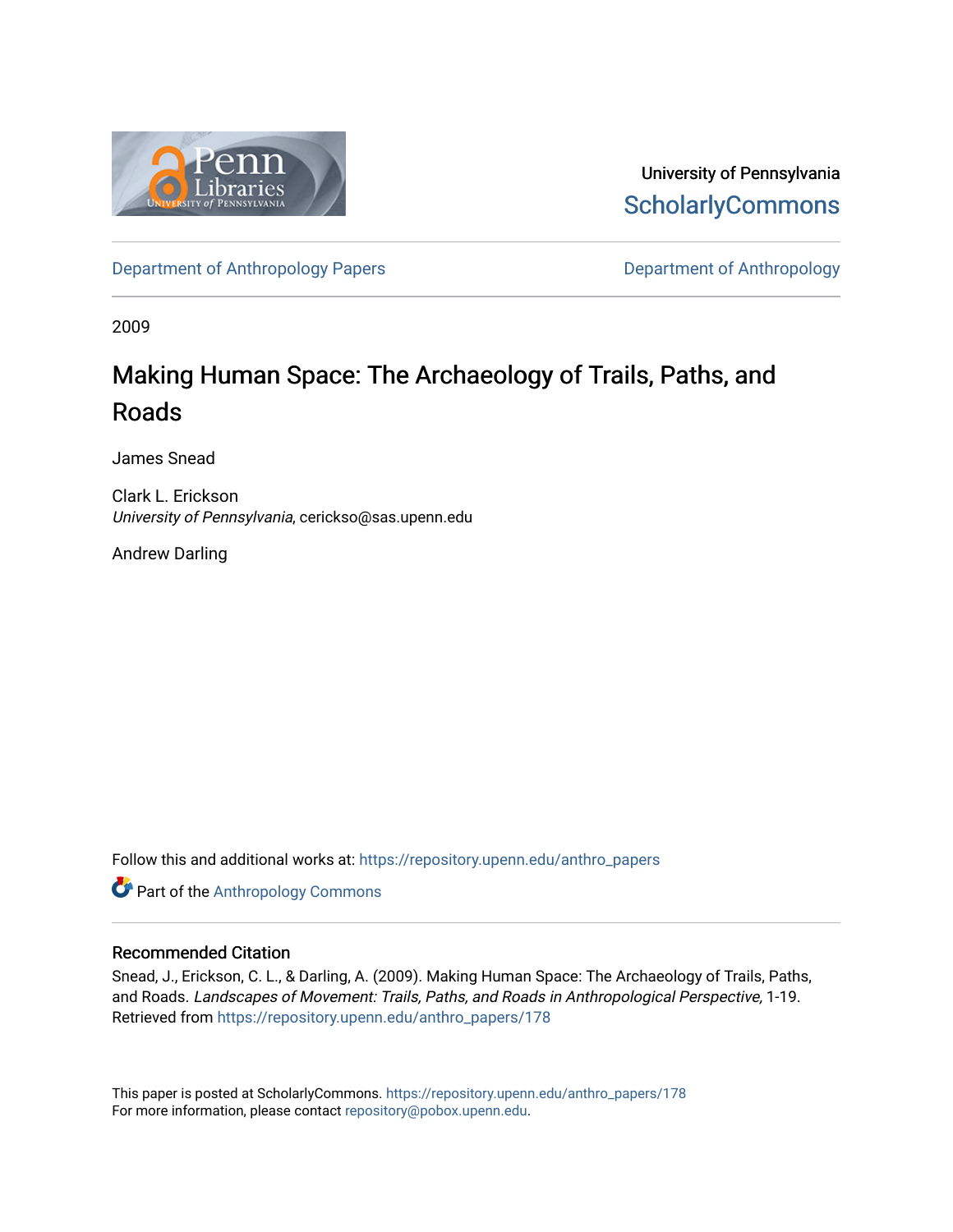### Making Human Space: The Archaeology of Trails, Paths, and Roads

### Keywords

movement, landscapes, archaeology, historical ecology

### Disciplines

Anthropology | Social and Behavioral Sciences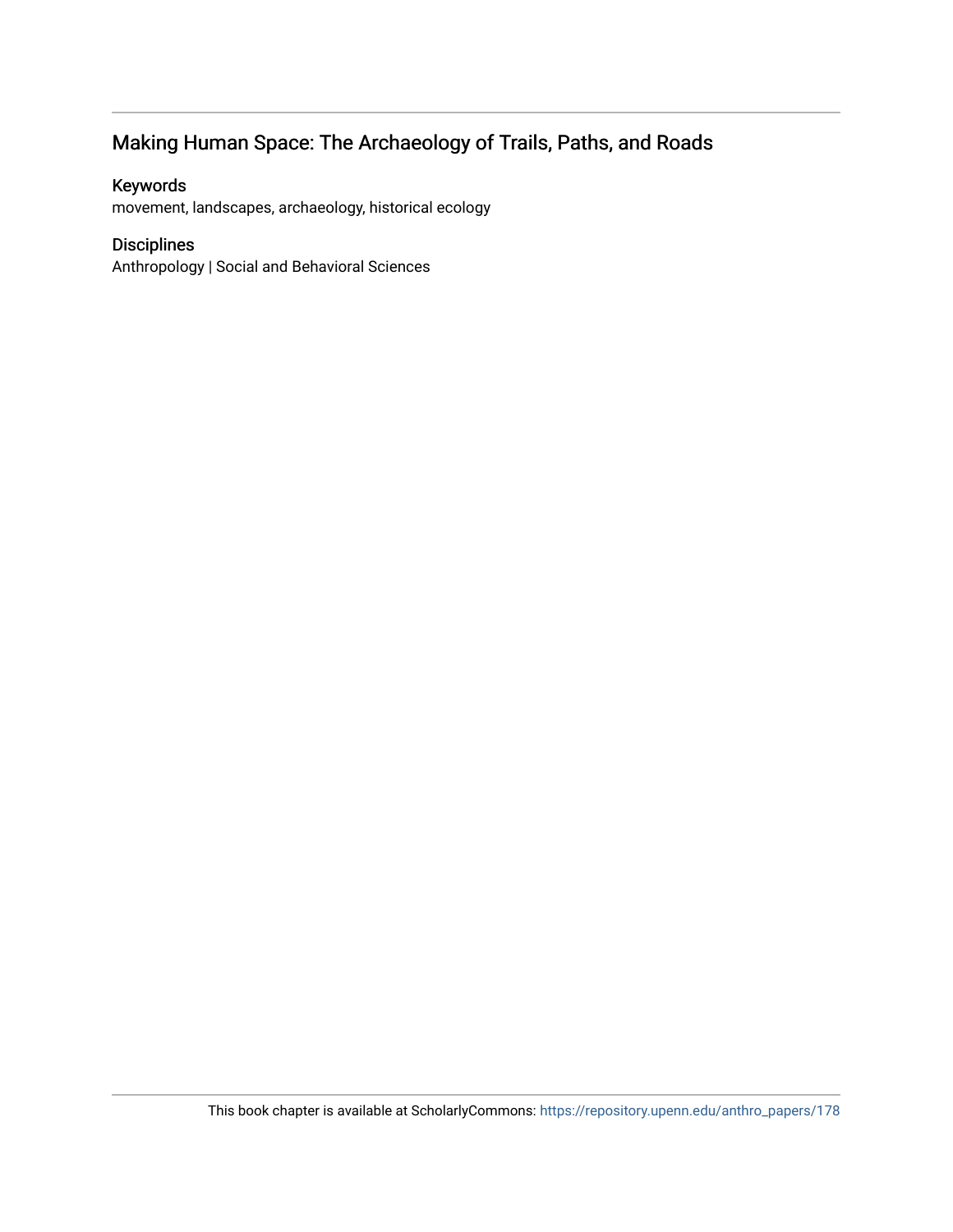# <sup>I</sup> **LANDSCAPES** *of* MOVEMENT

I

**Trails, Paths, and Roads in Anthropological Perspective**

EDITED BY

**James E. Snead Clark L. Erickson J. Andrew Darling**

University of Pennsylvania Museum of Archaeology and Anthropology Philadelphia '*2009*

1

### *Making Human Space: The Archaeology ofTrails, Paths, and Roads*

**JAMES E. SNEAD, CLARK L. ERICKSON, AND J. ANDREW DARLING**

Foi paths are the graphic effect of intentional, creative movement across the earth. They transform the ground, partition the earth and create human space ...

> - James Weiner, The Empty Place: Poetry, Space, and Being among the Foiof PapuaNew Guinea

Trails, paths, and roads are essential structures of the human landscape. They weave together the disparate elements of daily lives, bridging distance and obstacles to connect us to each other. James Weiner's description of the paths made by the Foi people of New Guinea captures the complex relationships between space, place, and movement that these features articulate (1991). Trails, paths, roads, ways, tracks, trackways, and related phenomena represent *landscapes of movement,* a context for"getting there" that evolves through action and design, incorporating everything from the traces of daily strolls to the mailbox to continent-spanning superhighways. In the process their.physical structures engage such diverse fields as engineering, knowledge systems, aesthetics, historical memory, and cosmology.

Despite their fundamental nature in structuring and reflecting human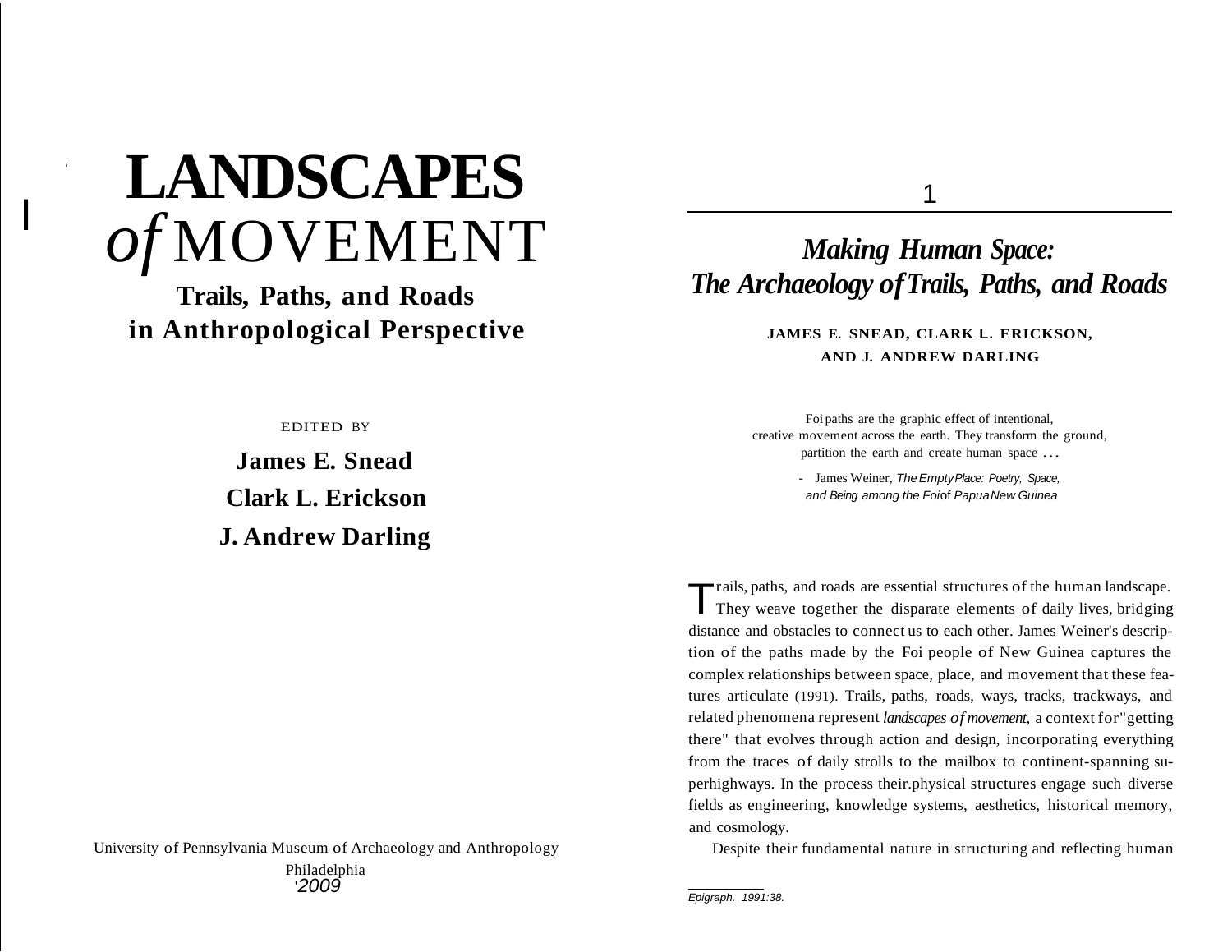life, substantive treatments of these features are rare in the anthropological literature. "Few of these show on my maps," wrote T. T. Waterman in his ethnogeography of the Yurok country of northern California, 'because I did not travel the trails myself" (1920:222). Ethnographies may explore the varied semantic fields associated with such features-the metaphor of the "path," in particular, is widely employed cross-culturally (cf Evans 1999; Koskinen 1963;Toren 1999;Abercrombie 1998;Keller, Chapter 7, this volume)-but rarely is such conceptual material complemented by a concern for the physical features themselves.

These circumstances have also characterized archaeological approaches to trails, paths, and roads, but a handful of recent publications have demonstrated the potential for this research to contribute to broader discussions of the human past. In the New World, John Hyslop's *The Inka Road System* (1984; see also Hyslop 1991) used the dramatic archaeological evidence of Inka roads to highlight the value of long-term regional archaeological research, a systematic survey field program, and careful use of historical and ethnographic documents to build a detailed understanding of such critical infrastructure. Of even greater influence was *AncientRoadNetworks and Settlement Hierarchies in the New World,* which included diverse studies from throughout the Americas (Trombold 1991a). This volume made the case that trails, paths, and roads could be treated as built environment, amenable to description, classification, analysis, and interpretation in much the same way artifacts or architecture are treated in traditional archaeology. New theoretical ground was also broken, as some authors sought ways to bring trails, paths, and roads into larger explanatory structures of archaeological theory, particularly in the context of cultural evolution (Earle 1991;Hassig 1991).

Even the successful application of archaeological strategies regarding trails, paths, and roads as outlined by the Hyslop and Trombold volumes highlighted the considerable challenges that further work would have to overcome. Questions of definition and scale are particularly daunting. Our traditional emphasis on sites and monuments is a poor fit for features that cannot be reduced to points on a map or bounded spaces. By their nature, trails, paths, and roads often have no beginning or end. The complex weblike characteristics of local and regional scale networks of landscapes of movement are difficult to map and bound as data. The discontinuous, segmentary nature of archaeological landscapes of movement also confuses

and confounds. Even the most flexible research strategy breaks down when confronted with features that span continents and centuries.

Structures of archaeological knowledge present additional limitations on the study of trails, paths, and roads. Despite the universality of these features most research has been conducted in isolation, with rare crosscitation. Potentially productive insights and concepts thus either languish or are continually re-invented.

In the face of these daunting challenges, the rising influence of landscape theory in archaeology has provided the opportunity for a revolution in the study of trails, paths, and roads. The concept of landscape bridges methodological barriers and regional differences, creating a flexible analytical framework in which previously overlooked archaeological data can be seamlessly integrated into a broader discussion (e.g., Anschuetz, Wilshusen, and Scheick 2001; Ashmore 2003; Ashmore and Knapp 1999; Bender 1993; Bender and Winer 2001; David and Wilson 2002; Feld and Basso 1996; Hirsch and 0'Hanlon 1995; Low and Lawrence-Zuniga 2002; Rodman 1992;Tilley 1994, 2003; Ucko and Layton 1999;Wilkinson 2003). The lens of landscape focuses our attention on issues of pattern, scale, context, and association, all critical components of movement, without mandating a particular structure for each category. In a landscape sense, both the path to the corner and the superhighway are *meaningful,* each a part of the broader context.

Taking a new look at trails, paths, and roads is thus a logical outgrowth of the paradigm shift towards the archaeology of landscape. Movement is a central component of many of the influential landscape studies of the past two decades (e.g., Barrett 1999a, 1999b; Thomas 1996), although the topic is seldom treated in detail. Peter Fowler, however, argues that movement is essential to the "dynamism" of landscape itself (1998:25), a primary theme both of Heather Miller's "landscapes o f transportation" (2006:28) and Pierce Lewis's "landscapes of mobility" (1996).

We contend that the next step in building the framework for landscapes of movement is the thorough establishment of context, with all the intricate cultural and material details that this implies. One particular strength of the landscape approach to the study of trails, paths, and roads is that it sidesteps questions of their definitions. Landscapes of movement imply a focus on pattern, scale, context, and association incorporating the fabric of the features themselves. These articulations ultimately provide a much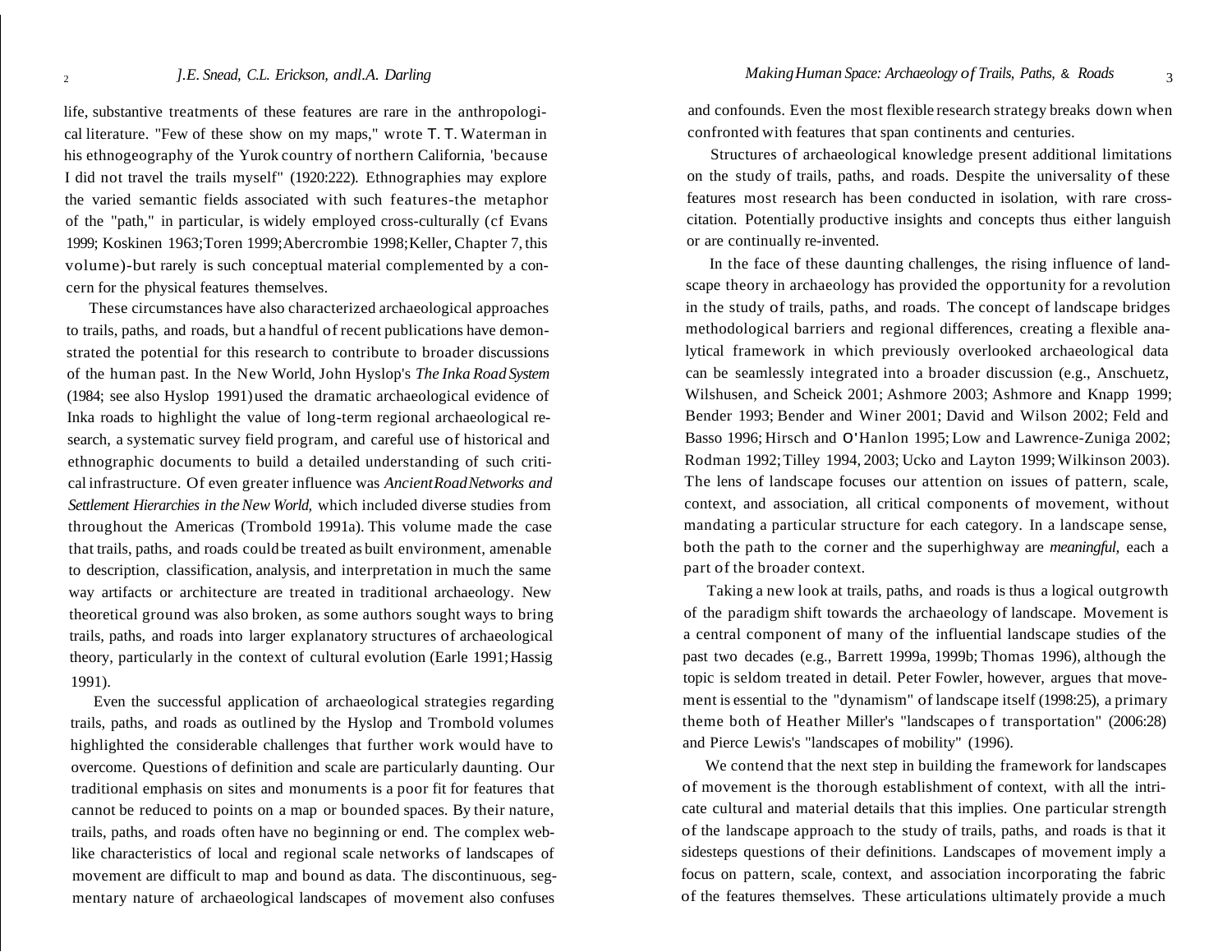stronger source for inference and interpretation, making the question of whether something is a "trail," "path," or "road" largely irrelevant.

#### **GLOBAL PERSPECTIVES: A BRIEF REVIEW**

A brief review of the more recent archaeological literature on trails, paths, and roads highlights the considerable value in this work, both in terms of the aggregate data available and on the different approaches adopted (for overviews, see Morriss 2005; Scarre 1996).The older literature remains use**ful** reading, both in terms of the evidence itself and in the structures of knowledge that produced it (Addison 1980; Brew 1950; Ayres 1940; Myer 1929;McClintock 1910;Timperley and Bril11965).

Formal study of landscapes of movement has the longest history in the greater Mediterranean region, where generations of scholars have documented networks of roads associated with the Roman Empire (Chevallier 1976; Staccioli 2004; Vermeulen and Antrop 2001). These studies are traditionally topographic in nature, identifying routes and contexts of Roman roads in intricate detail. This research is most advanced in the former imperial core, and researchers working in Italy have synthesized archaeological and textual data from many of the famous imperial *viae* (for example, the Via Appia, Della Portella 2004; the Via Severiana, Fogagnolo and Valenti 2005; the Via Claudia Augusta, Galliazo 2002), as well as secondary routes in the Italian countryside (Fredricksen and Ward-Perkins 1957; Kahane, Threipland, and Ward-Perkins 1968). Some recent research focuses on technical aspects of road building (Capedri 2003) and on roads associated with particular types of activity, such as quarrying (Vanhove 1996). On the whole interpretative treatment of the Roman road network at large scale remains documentary and conservative, a situation echoed by research on their Etruscan predecessors (Barker and Rasmussen 1998:172; Potter 1979: 79-81) (for exceptions, see Laurence 1999;Bell,Wilson, and Wickham 2002; Vermuelen and Antrop 2001).

Road studies are also numerous from the former Roman provinces. The Northern European literature is extensive, including general syntheses (Crawford 1953;Davies 2002;Margary 1967)and studies of particular routes and regions (e.g., Dowdle 1987; Fowler 2000; Matthews 2002; Vermeulen and Antrop 2001). Anatolia and the Levant are other areas where significant attention has been paid to Roman roads, both the inter-regional routes

(e.g., Fischer, Isaac, and Roll 1996;French 1981, 1996;Graf 1995, 1997;Kennedy and Riley 1990; MacDonald 1996; Savage, Zamora, and Keller 2002; Van Liere and Lauffray 1954) and connectors (e.g., Ben-David 2002; Borstad 2000; Comfort, Abadie-Reynal, and Brgec 2000; Comfort and Brgec 2001; Isaac and Roll 1982;Kennedy 1997; Roll 2002; Strobel 1997).

Research on landscapes of movement for earlier Mediterranean periods has been less systematic. A body of research on road systems dating as early as the Aegean Bronze Age does exist (i.e.,Jansen 2001; Lavery 1990, 1995;Mylonas 1966).Field documentation of Classical Greek roads, part of a generations-long topographical program (Pikoulas 1999; Pritchett 1980; Young 1956), is rapidly expanding, with several recent dissertations that address the subject (Bynum 1995; Lolos 1998; Marchand 2002).

A similarsituation exists for the pre-Roman Near East, where reconnaissance and studies based on texts or artifact style are the rule (Birmingham 1961; Dearman 1997; Dorsey 1991; Garstang 1943; Kloner and Ben-David 2003;McDonald 1988;Sevin 1988).The Achaemenid road system, famous in its day (Briant 1996),has stimulated relatively little archaeological research, although the situation is changing (Graf 1994; French 1998; Tal 2005) and new excavations at a road station possibly used by Achaemenid elites promise interesting results (Potts et al. 2007). Relatively few systematic studies of landscapes of movement at a large scale have been conducted in the region, making the recent contributions of Jason Dr (2003, 2004; Chapter 9, this volume) and Tony Wilkinson (1993,2003) on Bronze Age roads in Syria and Mesopotamia particularly valuable (Borstad 2000; Blakely and Sauer 1985). The Egyptian case is distinct, since in many cases the Pharaonic, Ptolemaic, and Roman period road networks coincide (Gates 2005a, 2005b; Jackson 2002; Sidebotham and Zitterkopf 1995; Sidebotham, Zitterkopf, and Riley 1991; Wright 2003). Studies more explicitly focused on the Pharaonic period and earlier also exist (Darnell 2002; Darnell and Darnell 2002; Fenwick 2004; Hester, Hobler, and Russell 1970).

Information on the trails, paths and roads of prehistoric Europe is based on rigorous field archaeology. Studies of "barrow roads" in the Netherlands (Bakker 1976;Jager 1985)and on cursus features in Britain (Barrett 1994:137; Barrett, Bradley,and Green 1990;Johnston 1999)have documented the close association between particular forms of movement and monumental architecture. Evidence preserved in relict upland landscapes in Britain (Fleming 1988, 1998; Fowler 2000) and south-central France (Fowler 1998) reflects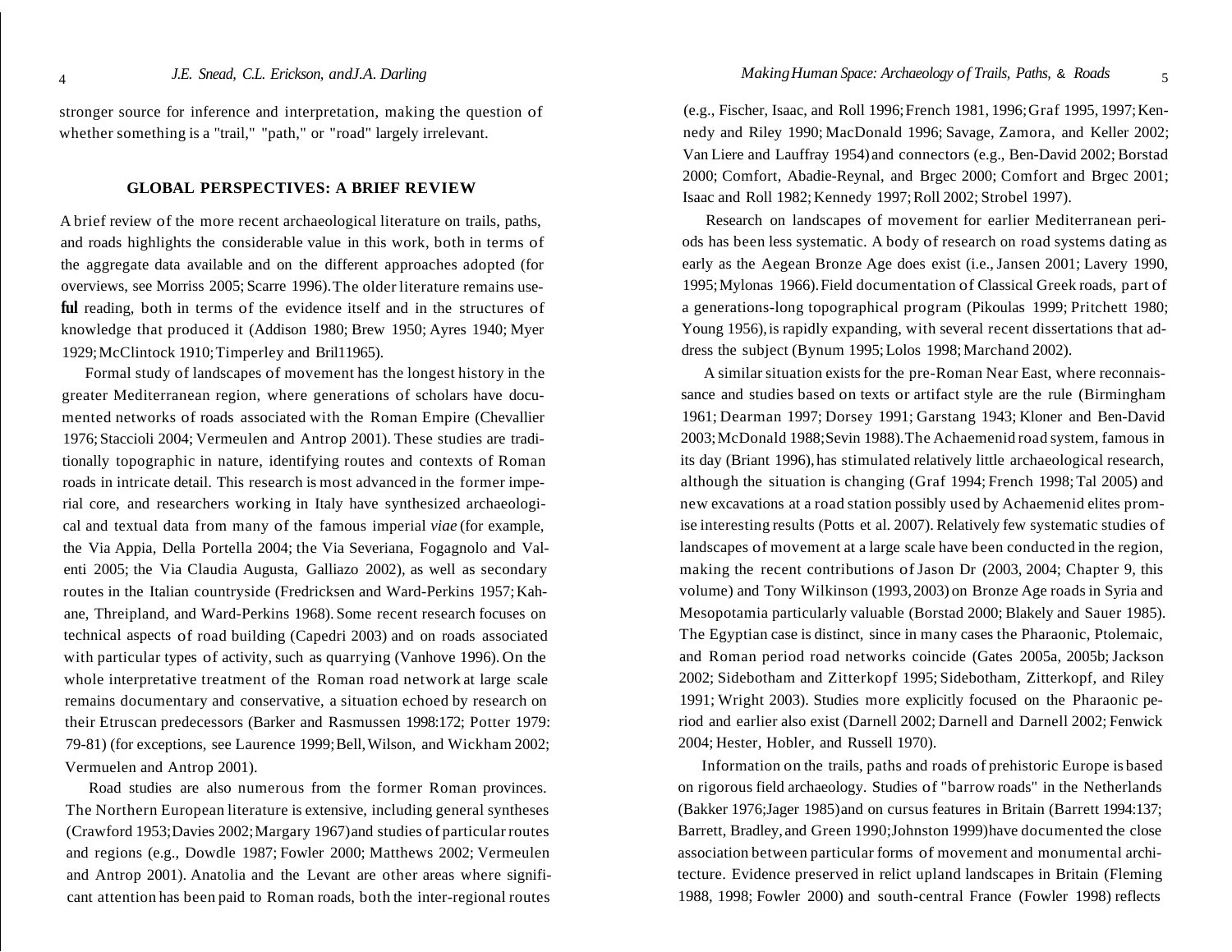patterns of local travel over long periods of time. Similar inferences have been derived from studies of preserved trackways in wetland environments (Casparie 1987; Coles and Coles 1986; Raftery 1990; Thomas and Rackham 1996).

Archaeological study of landscapes of movement elsewhere in Eurasia remains embryonic (Chakrabarti 2005; Hiebert 1999;Miller 2006; UNESCO 2004). Work is expanding in several areas, however, including road networks associated with the Khmer polity in Southeast Asia (Bruguier 2000; Coe 2003:152: Hendrickson 2007, 2008; Im 2004). Despite significant ethnohistoric evidence (e.g., Falola 1991), roads and paths in West Africa have yet to be the subject of archaeological research. Descriptions of deeply incised trails associated with the Ife earthworks (Darling 1984:12), references to the "royal roads" built by the Asante kings of Kumase (McLeod 1981: 20), and formal stairways in the Mandara Mountains of Cameroon and Nigeria (Sterner 2003) indicate considerable opportunity for archaeological fieldwork, as do scattered notations in the southern Africa literature (e.g., Dierks 1992; Kinahan 1986).

The medieval and historic periods represent a final area of concern for Old World research on trails, paths, and roads. Associated studies include broad regional overviews (Guest 2005; Hindle 1993, 1998; Ferreira Priegue 1988) as well as detailed landscape studies (Fleming 1998) and examinations of specific features (Gibson 2007; Pasztor et al. 2000). Relatively little archaeological attention has been directed toward the growth of regional transportation networks in Europe during more recent centuries, but this is changing (e.g., Quartermaine, Trinder, and Turner 2003).

Turning to the New World, research on landscapes of movement in Latin America has largely been associated with pre columbian states and empires. Hyslop's groundbreaking research on the Inka roads was preceded by others (Kosok 1965; Regal 1936; Stothert-Stockman 1967; Strube 1963; Ubbeloedde Doering 1966;Von Hagen 1979). In more recent decades, there have been numerous detailed studies that either fill in gaps in coverage of the main imperial network (Castro et al. 2004; Gutierrez 2005; Gutierrez and Jaimes 2000; Hocquenghem 1994; Hyslop 1990; Hyslop and Rivera 1985; Niemeyer and Rivera 1983; Raffino 1993; Sanhueza Tohá 2004; Stehberg, Carvajal, and Seguel 1996; Stehberg and Cabeza 1991; Stehberg and Carvajal 1986; Espinoza 2002), discuss roads in the context of the complex landscape of the Inka capital of Cuzco (Bauer 1998), or examine specific

local or provincial routes (Coello R. 2000; Kendall 2000; Lynch 1993, 1996; Protzen 1993). Studies of Pre-Inka road systems for the Wari (Isbell and Vranich 2004; McEwan 1987; Schreiber 1984, 1991, 1992) and Moche (Beck 1979, 1991), and other cultures (Wallace 1991) show that Andean peoples have a long history of roadbuilding. Most studies emphasize economic and political aspects of trails, paths, and roads; but a substantial body of literature emphasizes ritual movement in the Andean context (Aveni 1990; Bauer 1998;Bauer and Dearborn 1995;Clarkson 1990; Dearborn and Bauer 1996; Hawkins 1969, 1974; Mejia Xesspe 1939; Morrison 1978; Zuidema 1964), in addition to a growing body of literature on roads of the colonial Andes (Amodio, Navarrete, and Rodriguez 1997; Moreno and Gonzales 1995; Abercrombie 1998).

Interest in indigenous landscapes of movement beyond the central Andes has recently expanded, including preliminary studies on precolumbian trails, paths, and roads in the Atacama desert of Chile (Briones, Nunez, and Standen 2005; Clarkson and Briones 2002,2001; Valenzuela 2004; Bowman 1924), Colombia (Botero Paez, Vélez Escobar, and Guingue Valencia 2000; Cardale de Schrimpff 1996, 2000a, 2000b; Groot de Mahecha 2000; Herrera and Cardale del Schrimpff 2000; Oyuela-Caycedo 1990; Vidal and Zucchi 2000), and lowland Ecuador (Lippi 2000). New research in the Amazon Basin (Bengtsson and Aviles 2000; Erickson 2000c, 2001; Heckenberger 2005, 2008; Heckenberger et al. 2007) has significantly transformed our views of roads, paths, and trails in this difficult terrain (also see Silverman and Isbell 2008).

In Mesoamerica and the Intermediate Area, formal research on landscapes of movement remains relatively sparse, despite the significant archaeological remains present and despite early attention to this question (e.g., Saville 1930; Villa-Rojas 1936) and provocative ideas developed by research based on ethnography and indigenous documents (Bolles and Folan 2001; Castillo 1969; Genotte 2001; jett 1994; Keller 2006; Reina A. 1998). The literature is most comprehensive on the subject of *Maya'sakbeh* (summarized in Shaw 2001), with a particular emphasis on those features connecting different areas within or adjacent to major centers (i.e., Charlton 1991; Chase and Chase 2001; Cobos and Winemiller 2001; Folan 1991; Folan et al. 2001; Keller 2006), plus examination of *sakbeob* (pl. of *sakbeh)* on a more regional level (Kurjack and Andrews 1976; Reid 1995; Shaw 2008). Rare examples from highland Mesoamerica beyond the Maya region indicate potential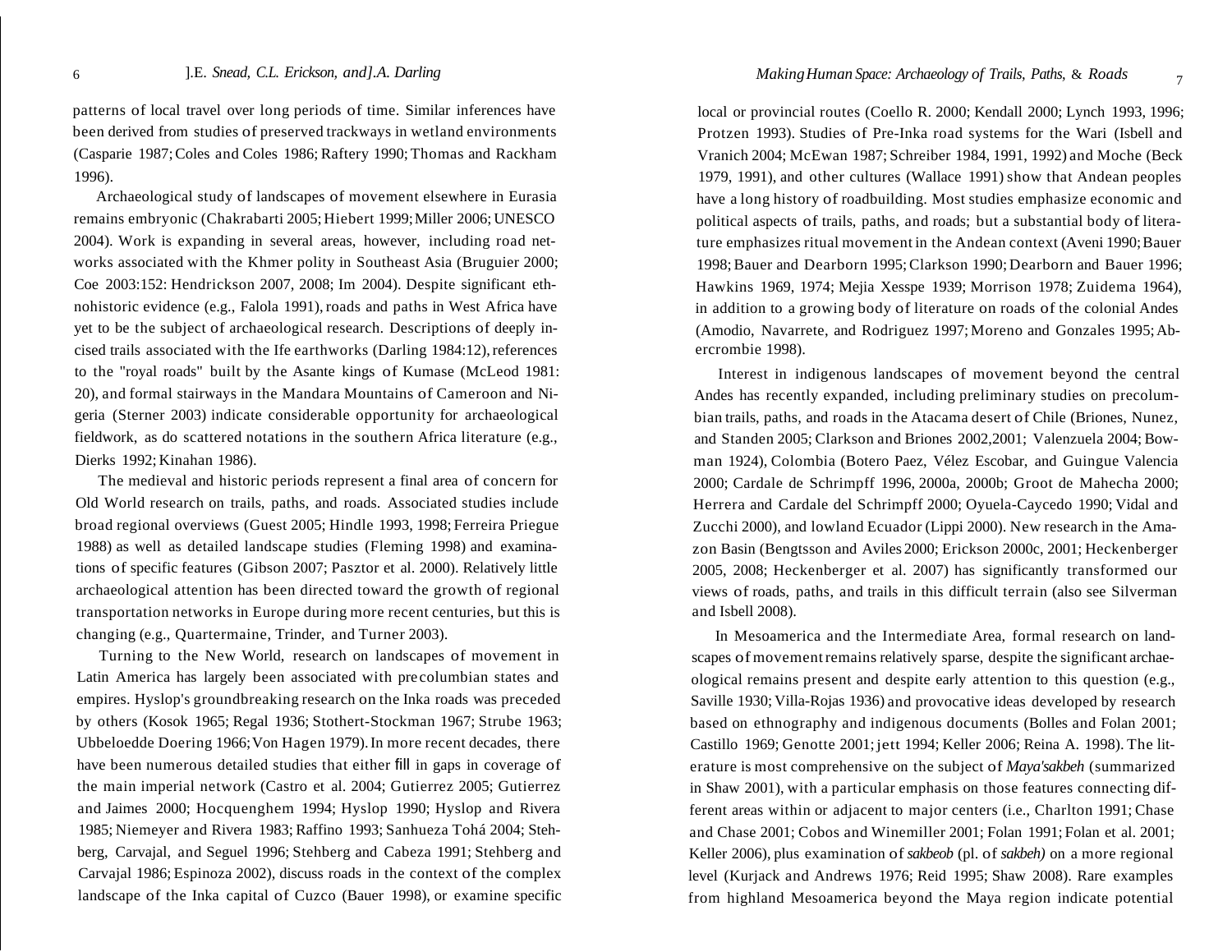opportunities (Gorenstein and Pollard 1991; Hirth 1991; Trombo1d 1991c). Fieldwork conducted by Payson Sheets in Costa Rica (McKee, Sever, and Sheets 1994; Sheets and Sever 1991; Sheets, Chapter 8, this volume) also points the way towards new studies of precolumbian roads in this region, as do examinations of historic period roads (Ng 2007; Ng and Cackler 2006).

Early fieldwork on landscapes of movement in western North America emphasized secondary data such as trade goods (e.g., Davis 1963; Sample 1950) and some field reconnaissance (Britt 1973; Colton 1964; Eiseman 1959; Harner 1957; Hindes 1959; Howard 1959; Ives 1946;Johnson and Johnson 1957;Rogers 1966).Intensive fieldwork followed, greatly enriching our understanding of local context (Becker and Altschul 2008; Pigniolo, Underwood, and Cleland 1997; Von Werlhof 1988;Waters 1982). In a similar fashion early fieldwork on paths and trails in the Great Plains and Northern Rockies (Malouf 1962)stimulated continuing study, producing among other things an entire issue of *Archaeology in Montana*(1980;see also Blakeslee and Blasing 1988;Campbell and Field 1968).

The influence of intensive survey projects on the study of trails, paths, and roads is particularly evident in the American Southwest. The famous Chaco roads, for example, were known only via brief comments before the launching of major survey research in the 1970s (Gabriel 1991; Hurst, Severance, and Davidson 1993; Kantner 1997; Kincaid 1983; Lekson 1999; Marshall 1997; Mathien 1991; Pattison 1985; Roney 1992; Schreiber 1997; Severance 1999; Snygg and Windes 1998; Stein 1983; Stein and McKenna 1988;Van Dyke 2008;Vivian 1997a, 1997b;Windes 1991).Despite a few earlier suggestions (e.g., Hartmann and Hartmann 1979;Steen 1977), systematic fieldwork on other Southwest paths, roads, and trails largely postdates the Chaco work (Adams et al. 1989; Becker and Altschul 2008; Darling, Chapter 4, this volume; Darling and Eiselt 2003; Motsinger 1998; Ferguson, Berlin, and Kuwanwisiwma, Chapter 2, this volume; Pattison and Potter 1977;Pitezel2007; Snead 2002, Chapter 3, this volume; Snead and Preucel 1999;Swanson 2003). Trail studies drawing from ethnographic knowledge are increasingly influential, with detailed studies such as Stephen jett's research on Navajo trails at Canyon de Chelly (2001), various projects associated with the Zuni Salt Lake (Berlin, Ferguson and Hart 1985; Ferguson, Berlin, and Hart 1995; Hart and Othole 1993), and research at Hopi (Ferguson, Berlin, and Kuwanwisiwma, Chapter 2, this volume; Zedefio 1997) demonstrating new opportunities.

Only a few research initiatives on trails, paths, and roads can be cited from elsewhere in North America. Formal features associated with the Hopewell culture of the Ohio River valley have recently attracted considerable comment and await more comprehensive fieldwork (Lepper 1995, 1996). A few studies of other pre columbian paths and trails in this region exist (Kapches 1992; Myers 1997). New North American initiatives emphasize the historic period, where interest in more recent roads and road networks has increased (Fisher 1999;Purser 1988;Raitz 1996;Schlereth 1997).

Oceania is a final area that has stimulated research on landscapes of movement. Fieldwork on roads and paths in Hawaii have benefited from ethnohistory (Apple 1965;Kaschko 1973;Mills2002),and references to these features are intrinsic to discussions of the intricate archaeological record of the islands (e.g., Kirch 1992).Two recent studies, one focusing on Rapa Nui (Lipo and Hunt 2005) and the other on Raratonga (Campbell 2006), demonstrate the diversity of evidence for constructed roads in Polynesia. In the case of Micronesia, unpublished reports of trail features on Kosrae (Beardsley 2006) suggest that further fieldwork would pay considerable dividends. Evaluation of Aboriginal trails and paths in Australia draws heavily from the extensive literature on dreamtime or "The Dreaming" (e.g., Goodale 2003;Myers 1986, 1991;Price-Williams and Gaines 1994;Spencer and Gillen 1968;Tonkinson 2003).Archaeologists and ethnographers relate "dreaming tracks" to COgnitive geography and routes of ceremonial and economic exchange (Clowczewski 2000 as reviewed in Lohmann 2004; Smith and Burke 2007:42-46).

This brief foray into the archaeological literature on landscapes of movement is not intended to be exhaustive, and is biased towards Englishlanguage sources. Nonetheless, the volume of research on trails, paths, and roads is clearly sufficient for this topic to be treated holistically; Scholars following these paths have adopted many different methodological and theoretical strategies, to which we next turnour attention.

#### **METHODOLOGY**

The complex palimpsest and often ephemeral evidence for landscapes of movement require distinct methods from those of traditional site-based archaeology. Some approaches inevitably derive from local topography, environment, and culture history; but some broad trends are evident. We will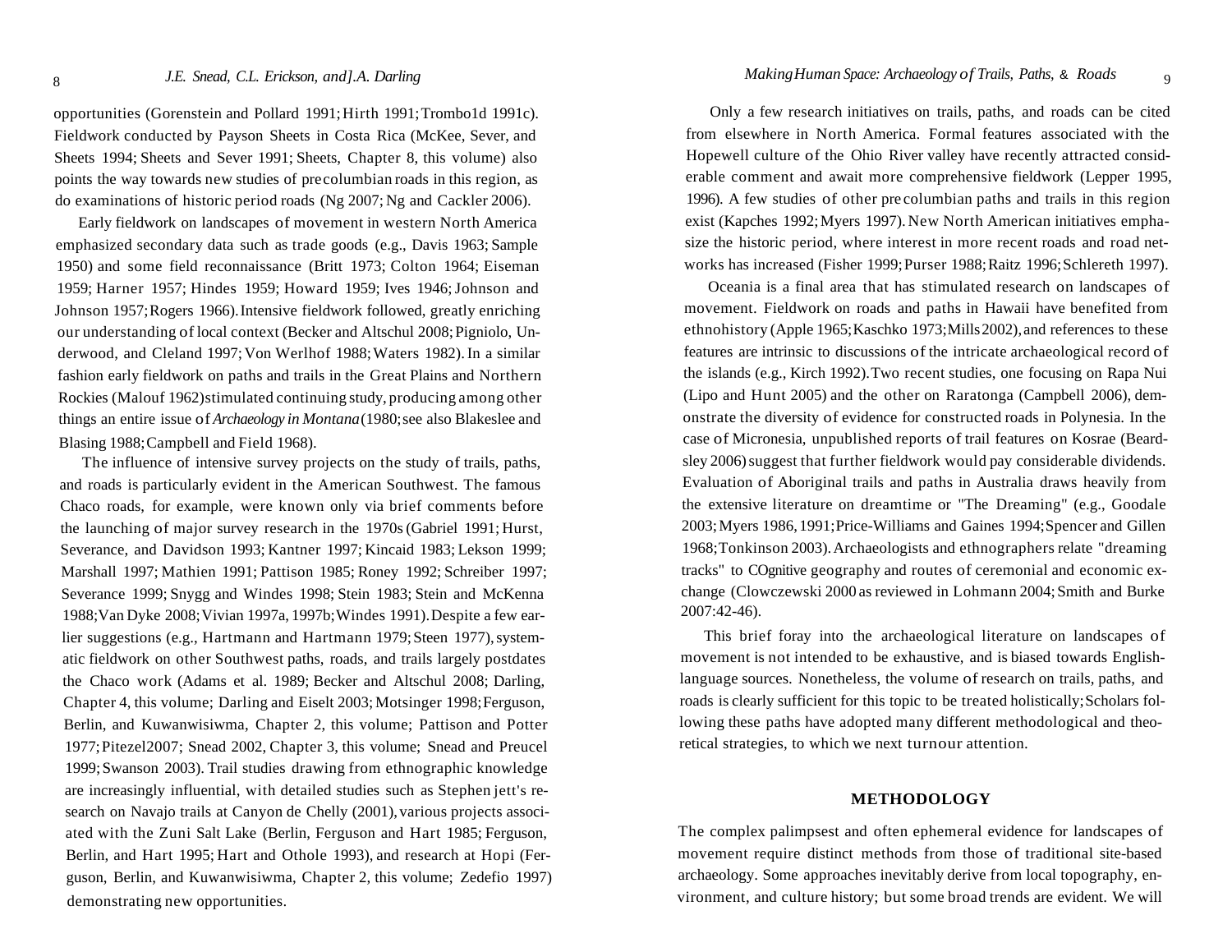briefly review these here, with allusion to projects that make particularly lucid case studies.

#### Reconnaissance Survey

The traditional method for exploring trails, paths, and roads in the archaeological record is to follow them. Many scholars have noted that the logic of travel in particular settings is only evident on foot (e.g., Lynch 1993; Bell,Wilson, and Wickham 2002:185; Hyslop 1984).Simply walking a trail, of course, implies that it is there to be seen, not a trivial issue in most situations. Modern environment, terrain, and boundary issues present considerable obstacles, and walking a Maya *sakbeh* or an Amazonian causeway today requires considerable expertise with a machete. In some instances, linear arrangements of contemporaneous sites alone have been argued to reflect the presence of roads or paths (MacDonald 1988:212). An additional challenge is to link the road underfoot to a particular time period of construction and use. Much of the literature on road networks of the Eastern Desert of Egypt, for instance, focuses on identifying the builders and users of these systems, since there is often little physical modification of the routes themselves to interpret (compare Gates 2005a, 2005b; Sidebotham, Zitterkopf, and Riley 1991;Wright 2003).

#### Intensive Survey

Intensive pedestrian survey establishes the material context for human activities at increasingly greater scale, allowing associations to be made between multiple categories of evidence (Crumley and Marquardt 1987; Darvill 1999; Plog 1990). This approach has proven essential for the study of landscapes of movement because it emphasizes physical and temporal context at multiple scales and time periods. Thus, archaeologists can identify not only potential beginnings and endpoints of routes and their specific character, but also what they pass along the way. In the case of the trails of the Pajarito plateau of the American Southwest, the results of a major site survey project (Powers and Orcutt 1999b) not only identified trails but also the thousands of features associated with them in the landscape, providing a deeper context within which movement along them in different eras could be evaluated (Snead 2002; Van Zandt 1999).

Of course, even the largest survey areas have arbitrary boundaries, and inevitably trails, paths, and roads will cross these and disappear into the dis-

tance. Surveys are scale-dependent, and relatively few operate at the macro level required to understand regional and interregional routes. 'In traditional archaeology, contextualizing landscapes of movement will remain a relatively localized option for the foreseeable future.

#### Remote Sensing

Our appreciation oflandscapes ofmovement has been revolutionized by remote sensing. The aerial reconnaissance of the mid-20th century opened up new frontiers for road studies in various places, such as Rome's eastern frontier (Van Liere and Lauffray 1954-55; Kennedy 1982),the Peruvian coast (Kosok 1965), and Central America (Sheets and Sever 1991). Remote sensing allows for the identification of routes of movement in terrain that is difficult to survey, either due to topography, vegetation, or access (Lepper 1996;Madry 1987;Vermuelen and Antrop 2001).

Satellite imagery has added a potent tool to the remote sensing of trails, paths, and roads, a potential demonstrated by recent work in the Iraqi-Syrian Jezira by Jason Ur and Tony Wilkinson (Wilkinson 1993, 2003; Ur 2003,2004, Chapter 9, this volume). Using CORONA satellite imagery, they have documented a particular form of "trackway" associated with settlements of the 3rd millennium Be, numbering in the thousands and clearly a major structural element of the Bronze Age countryside. This approach not only demonstrates the technical utility of a particular remote sensing platform but also breaks important new ground by using GIS to integrate such data and to use it to query interpretive models of Bronze Age society in the Near East.

#### Geographic Information Systems (GIS)

Study of landscapes of movement is one of the many aspects of archaeological research that has been transformed by the use of Geographical Information Systems (GIS). At one level, GIS analysis provides the opportunity to predict the course of trails, paths, and roads on the basis of topography when physical evidence for these features is lacking. Calculating such "cost pathways" is an increasingly common way to model movement through the countryside (Bell and Lock 2000; Bell, Wilson, and Wickham 2002; Frachetti 2006, 2008; Gaffney and Stancic 1996; Madry and Crumley 1990;Madry and Rakos 1996;Wiedemann, Antrop, and Vermuelen 2001).

For example, John Kantner's GIS study of Chaco roads (1997)tested the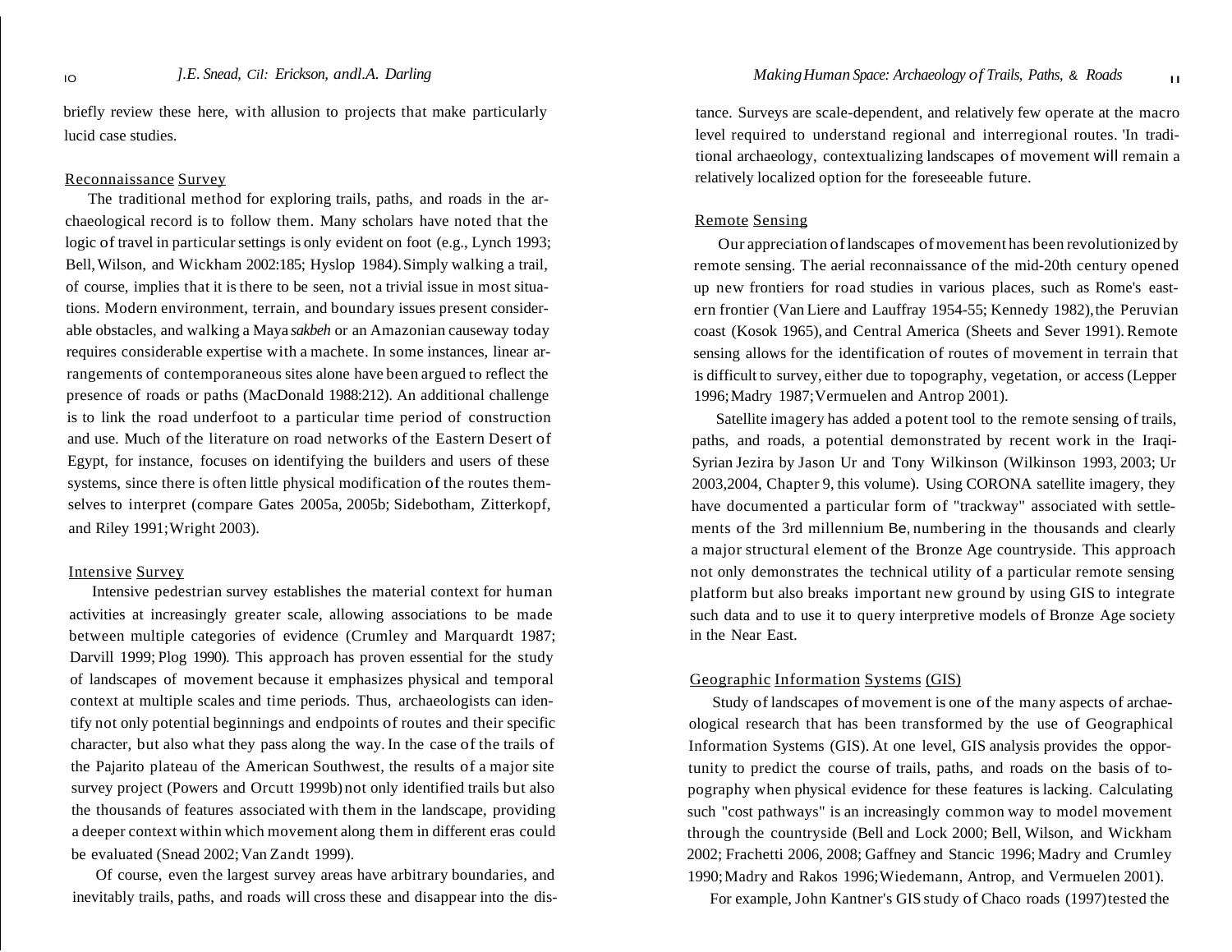orientation of these features against a "rational" pattern of travel across the landscape. His demonstration that the Chaco roads of Lobo Mesa, New Mexico, were a poor "fit" for the model supports inferences that they were more than purely functional routes. In addition, Kantner was able to infer the presence of what may have been more functional pathways linking different Chaco sites, a contention supported by the presence of particular types of archaeological features along those routes. A second generation of GIS research on landscapes of movement is now emerging, which is more theoretical in orientation (Brett 2007; Harris 2000; Llobera 1996, 2000). As these approaches develop, some of the strictures of the "least cost" approach will be shed and more truly social models constructed.

#### Excavation

Despite the fact that trails, paths, and roads are notoriously difficult to excavate, a number of recent studies demonstrate that subsurface testing provides useful information. These include the Costa Rican pathways studied by Payson Sheets and his team, where excavation has revealed both the structure of the routes themselves and, through association with various layers of volcanic tephra, provided dates for their period of use (Sheets, Chapter 8, this volume). In the case of constructed features, testing can not only supply stylistic and chronological information but also contribute toward studies of construction and energetics, and an understanding of features associated with trails, paths, and roads (e.g., Cardale de Schrimpf 1996:161; Erickson 2000c, Chapter 10, this volume; Loendorf and Brownell 1980;Vermeulen and Antrop 2001).

A spectacular example of excavation in the context of landscapes of movement is provided by work in the Somerset Levels of southwestern England conducted over many field seasons by John Coles, Briony Coles, and their team (Coles and Coles 1986).Wooden trackways of a variety of construction types and ages have been unearthed in these drained wetlands, including the 1800-m-Iong "Sweet Track" dated to the late 4th millennium Be. Their detailed evidence has led them to numerous hypotheses about local and regional movement during this era, including construction and reconstruction strategy, labor allocation, and patterns of mobility in the landscape (Raftery 1990; Casparie 1987). Little of this information would have been available without excavation.

#### **Additional Approaches**

Other methods have been employed by archaeologists studying landscapes of movement. Many of these are adopted in the relative absence of specifically archaeological data, intended to model possibilities as much as to document realities. Thus the network analyses of routes in Central Mexico presented by William Santley (1991) is developed in the apparent absence of material evidence for actual routes of travel (see also Gorenflo and Bell 1991;Jenkins 2001). Graph analysis has been applied to the study of Roman roads using textual evidence for their routes (Graham 2006). Other potential methods for the study of trails, paths, and roads, such as space syntax, which uses a formal spatial grammar to define accessibility (Hillier and Hanson 1984), are rarely put into practice.

#### **THEORETICAL AND INTERPRETIVE PERSPECTIVES**

Studies of trails, paths, and roads increasingly draw on anthropological and archaeological theory; using landscapes of movement as components of broader discussions on the nature of the human past. These approaches are diverse, reflecting various research problems and intellectual trajectories. Here we profile several schools of thought that have either been influential on current research or show promise for the future.

#### **Political Economy**

Landscapes of movement "move" things, including people, livestock, and material goods. Such movement can reflect tribute, trade, and other elements that make political systems work. Interpreting trails, paths, and roads through the lens of political economy thus has a long history. In many related studies, this focus isimplicit rather than explicit, but several scholars have drawn attention to the ways that our understanding of sociopolitical systems can be enhanced by considering the structure of movement (e.g., Ur, Chapter 9, this volume).

The work of Ross Hassig has been particularly influential in the incorporation of data from trails, paths, and roads into a discussion of political economy (1985, 1991).By developing a materialist model of transport costs in Central Mexico, Hassig identifies changing patterns of political integration and the mobilization across the late precolumbian/Colonial boundary. Some influential studies of Maya *sakbeob* examine how these features estab-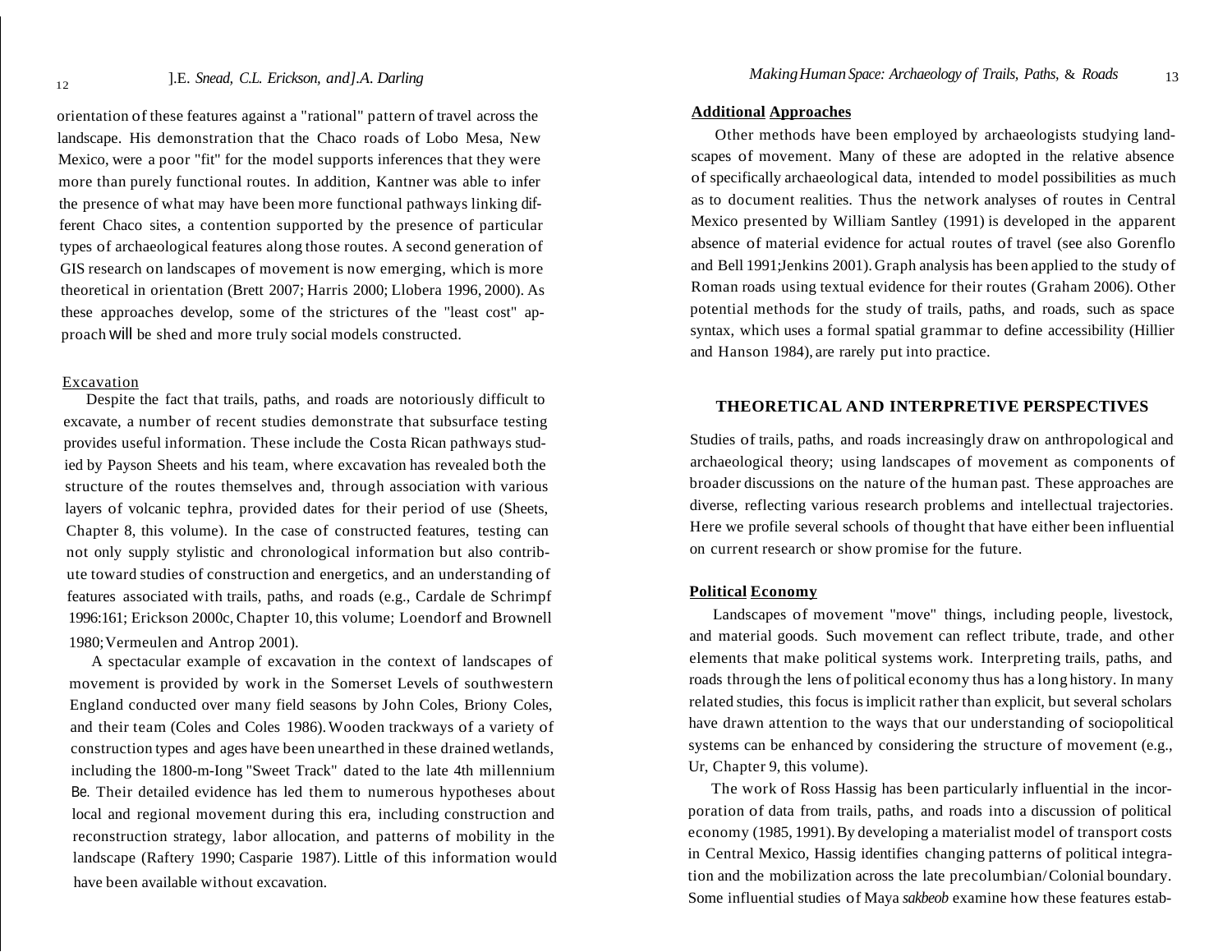lish hegemony and control, whether on a local scale, as at the site of Caracol (Chase and Chase 2001), or on a more regional level, as David Friedel and colleagues have interpreted the 100-km. causeway connecting the Maya centers of Cobá and Yaxuna (Ambrosino et al. 2003; cf Shaw 2001,2008).

The integrative effects of trails, paths, and roads have also been used to question models of economic and political self-sufficiency. Peter Mills, for instance, suggests that the evidence for roads and paths connecting different *ahupua'a*on the island of Hawaii implies that interaction between these social/ economic units may have been more common than traditionally thought (2002; Lee 2002). The relationship between political transformation and the reorganization of landscapes of movement has been detailed for the Roman case by Jason Dowdle, using data from the influential Burgundian Landscapes project (1987), a case that is made by Erickson and Walker, Sheets, and Ur (Chapters 11, 8, and 9, respectively, this volume).

#### **Phenomenology** and **Spatial Theory**

Since the 1990s, phenomenological approaches to landscapes have had considerable influence. Drawing from a diverse range of 20th century theorists, these strategies are built on the principle that the human body is the principal, shared element in our *experience* of our surroundings (e.g., Casey 1996; Thomas 1993, 1996; Tilley 1994,2004). Focus must thus be placed on how landscape shapes relationships through sight, sound, and feeling. As Julian Thomas observes, "The quality of place emerges out of the way in which spaces are inhabited by human bodies, gaining in familiarity through interpretation and sensuous experience" (1998:87). Culturalized spaces have a concrete reality and are formed by the interaction of human experience in Nature and ideology (Lefebvre 1991; Soja 1989).

The relevance of phenomenology for landscapes of movement has been most carefully articulated in Christopher Tilley's *A Phenomenology of Landscape* (1994; 2004),in which paths playa central role. "Paths," he writes, "form an essential medium for the routing of social relations, connecting up spatial impressions with temporally-inscribed memories" (1994:31). In the context of the British Neolithic, which is his particular concern, paths would have linked settlements and monuments and thus played a critical role in how these places were approached, effectivelycreating a "narrative" of experience.

Critiques of archaeological applications of phenomenology have ap-

peared which express skepticism that we can actually share experience with our predecessors (Bruck 1998; Fleming 1999). The passing of time and transformation of the landscape makes it certain that what they saw and what we see along the way are not the same thing. The idea that experience is in itself a social construct has recently been emphasized (c£ Myers 2000), generating additional difficulty in understanding experiences of people in other societies through the archaeological record.

With such caveats in mind, phenomenology has obvious utility for the study of trails, paths, and roads (e.g., Chadwick 2004). For instance, a phenomenology of Roman roads has recently been applied in Italy (Laurence 1999) and Britain (Matthews 2002; Witcher 1998), and to the Chaco roads (Van Dyke 2008). Ultimately, phenomenology and related spatial approaches inform us about alternate cultural systems of managing geographic information. These include song geographies (Darling, Chapter 4, this volume), the representation of social relations through metaphors of space, place, and paths (Myers 1986; Parmentier 1987:114-16), and the role of cognitive maps in wayfinding, particularly in unfamiliar environments (Golledge 2003; Bender 2001).

#### **Practice Theory and Structuration**

Poststructural approaches of social theory have influenced contemporary archaeology, providing powerful tools for understanding the dynamics, production, and reproduction of culture (e.g., Hodder and Preucel1996). Practice theory (Bourdieu 1977) and structuration theory (Giddens 1984) provide explanatory frameworks for teasing out the complex recursive relationship between human agency and structure. Trails, paths, and roads are the creation of human agency and result from the physical alterations of landscape through the practice of everyday life. Once established, these same features structure the everyday life of agents by channeling their movement through physical structures that either enhance or inhibit circulation (Erickson, Chapter 10, this volume).

Although not explicitly applying practice theory, Tim Ingold's (1993, 2000) concept of taskscape and sensitive landscape perspective captures the interrelationship between movement, work, the seasonal cycle, and environmental transformation producing a highly patterned rural countryside, which in turn provides the mental and physical template for proper existence. Cynthia Robin (2002) applies practice theory to understand cir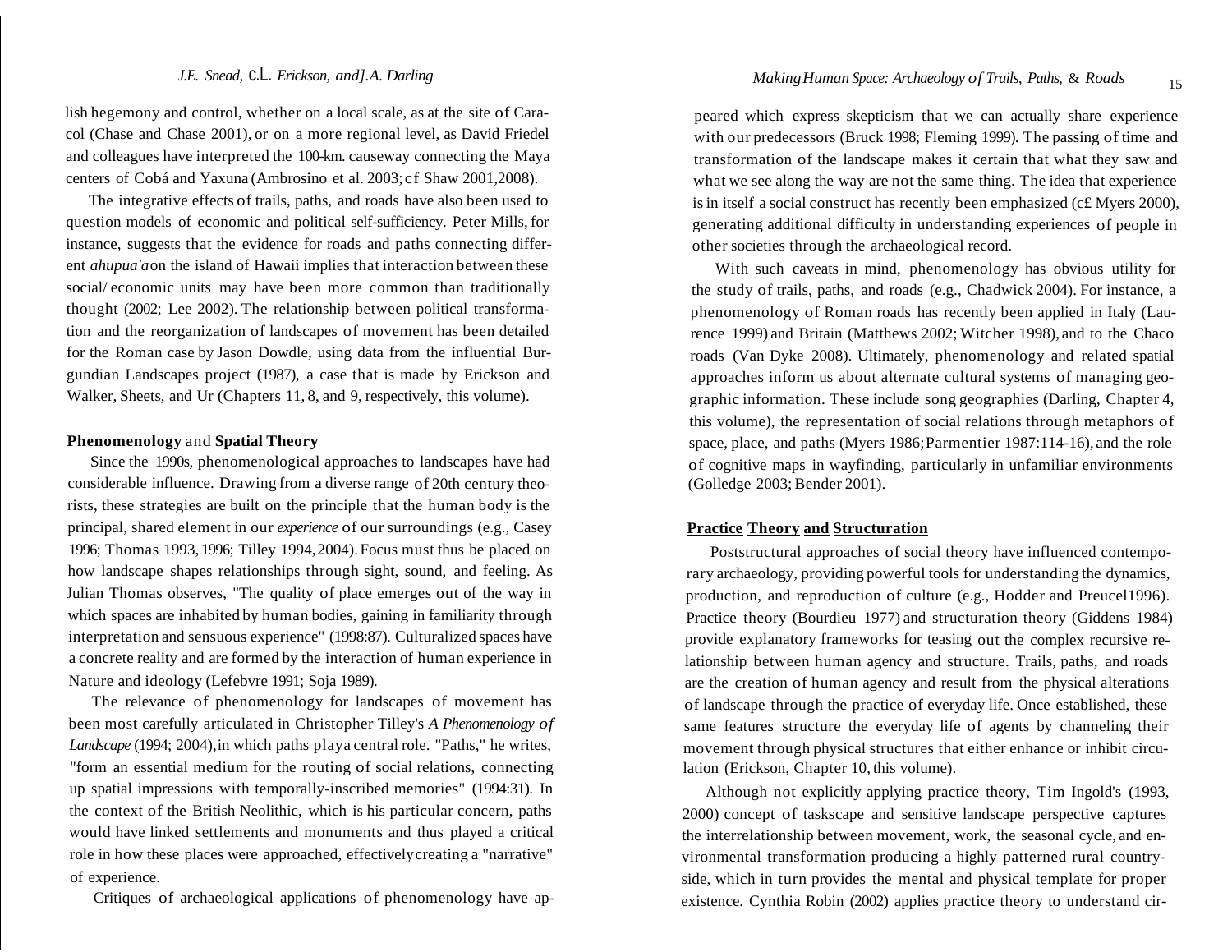culation and gendered movement of farmers in small-scale landscapes of pre columbian Maya households and their rural surroundings in Belize.

#### **Ethnogeography**

The utility of ethnographic discussions of trails, paths, and roads for the interpretation of archaeological evidence isincreasingly clear. Not only do these sources provide literal sources for comparison about patterns of movement in different cultural settings, but they also contain considerable information about the significance and perception of such movement from an inside perspective (Abercrombie 1998;Brody 1981;Myers 1986;Nabokov 1981;Parmentier 1987).Ethnographic perspectives on landscapes of movement derive from various perspectives but in particular require working with indigenous concepts of space and place, and thus *ethnogeography* (Fowler, Chapter 5, this volume; Zedefio, Hollenback, and Grinnell, Chapter 6, this volume).

A recent example of the ethnogeographic approach is Stephen jett's study of Navajo trails at Canyon de Chelly in northeastern Arizona (2001). This research places these features in context, with detailed descriptions of trail fabric and structure seasoned by discussion of the conceptual role of these features in Navajo culture. Such approaches need not be restricted to "non-Western" settings, since in a sense all pasts can be treated ethnographically. For instance, linguistic approaches to Maya roads (Keller, Chapter 7, this volume) are paralleled by work on movement terminology in classical languages. Yannis Lolos has summarized ancient Greek words for roads, paths, and related features, developing a frame of reference that can inform topographic research undertaken on landscapes of movement from that era (2003;Gates 2005a). Echoes of ethnogeography in other works about travel in the pre-modern Old World (e.g., Adams and Laurence 2001; Strassberg 1994) and cross-cultural studies from anthropologists such as Mary Helms (1988)are particularly useful for comparative study.

#### **Other Theoretical Approaches**

The utility of studying trails, paths, and roads in archaeological contexts can be seen in the numerous additional theoretical perspectives that have been employed in their interpretation. Such studies have been used as elements of broader cultural-evolutionary arguments, most influentially by Timothy Earle, whose cross-cultural analysis of organization and labor investment in landscapes of movement is widely cited (1991; Chapter 12, this volume). Carl Lipo and Terry Hunt (2003) analyze the "quarry roads" of Rapa Nui society from a selectionist perspective.

Diverse, "post-processual" viewpoints on trails, paths, and roads are increasingly common. Matthew Campbell argues that the particular significance of the Ara Metua road that once encircled Raratonga was in providing structure to ritual and memory (2006:107). The symbolic role of trails, paths, and roads has been given significance in several recent archaeological interpretations (d. Snead, Chapter 3, this volume). The Chaco roads, which have been argued to primarily serve as a "cosmological" organization of landscape, are a good example (Marshall 1997;Sofaer, Marshall, and Sinclair 1989;Vivian 1997b).

#### **CULTURAL HERITAGE**

In the late 20th century, the presence of trails, paths, and roads in cultural landscapes came to the attention of land managers, who then grappled with associated issues of preservation, interpretation, and cultural heritage. Understanding how people moved through the country bears a direct relationship to the role that landscape played in a given social context, which in the modern era is potent information for establishing rights and obligations. Such information can also be culturally sensitive, even proprietary, since in many cases trails, paths, and roads remain in use for ritual practices, as mnemonic devices, and symbols of identity, all evidence that movement continues to be a political act (Ferguson, Berlin, and Kuwanwisiwma, Chapter 2, this volume).

Landscapes of movement have also become an important element of heritage tourism. Some well-known and maintained pathways in the British Isles are based on indigenous tracks, and such historical associations are part of the walker's experience (Johnson 2007). The popularity of initiatives directed at historic routes in North America such as the "National Road" (Raitz 1996) and the Camino Real between Mexico City and Santa Fe, New Mexico (Marshall 1991; Palmer 1993), indicates the public's perception of their importance. Various documentary, commemorative, and interpretive strategies have resulted. Roads were the theme of Kansas archaeology month in 2006, for instance, with associated teaching materials and outreach programs (Irvin and Cooper 2006). Both the Eurasian Silk Road and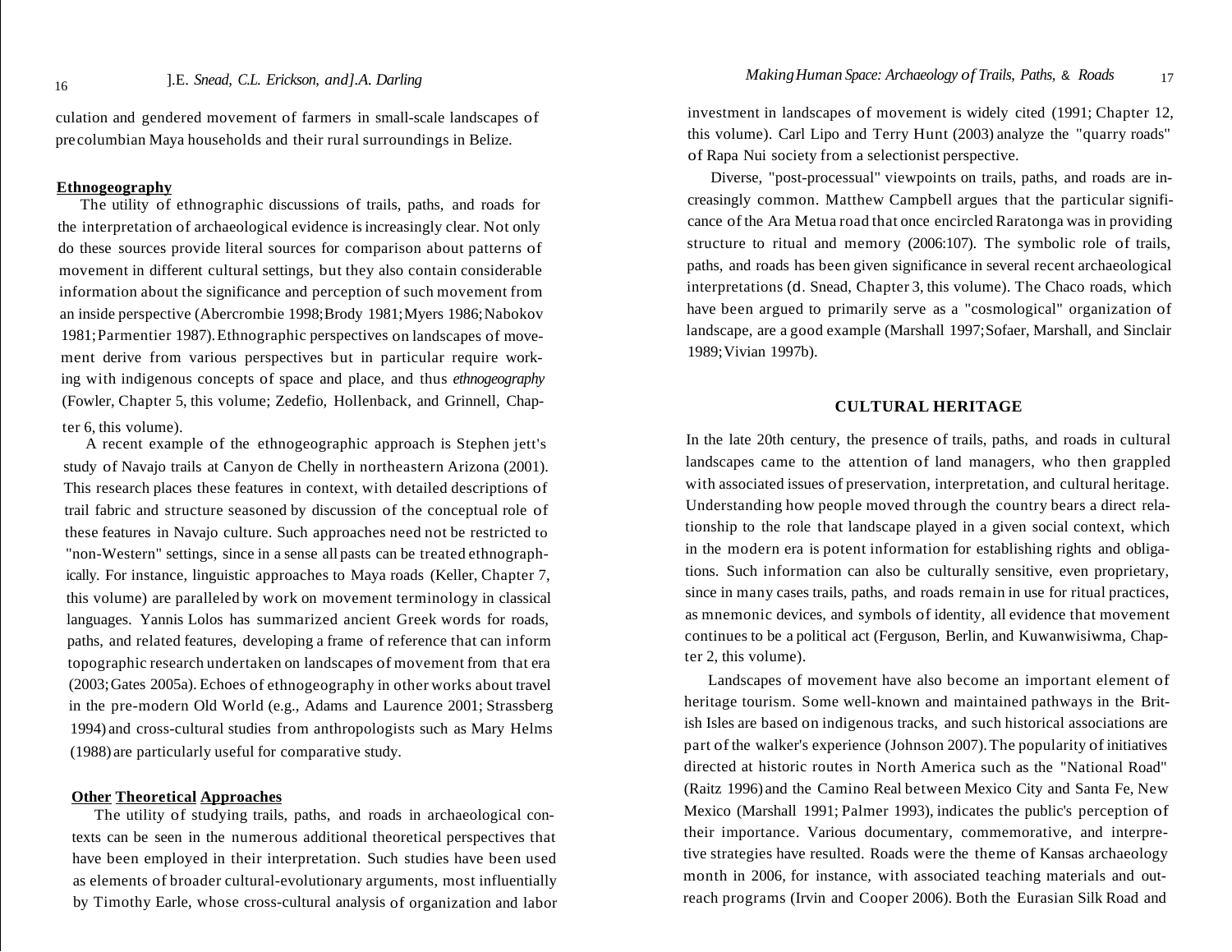the primary Inka roads are the subject of international heritage initiatives (UNESCO 2004; Espinosa 2002).

The challenge with any landscape-oriented interpretive scheme aimed at the public is to establish the web of associations inherent in such a context. The "Santa Fe National Historic Trail" is essentially a network of separate installations dispersed across the Central Plains of the United States, unified (at least in theory) by their historic connectivity (Simmons 2001) but separated by the vast tracts of modern America. Every year thousands of tourists follow the Inka Trail to Machu Picchu and, increasingly, the Imperial Inka road network; but they probably do not envision the trip as it once was, a route lined with estates, administrative centers, waystations, and villages and traveled by messengers and laden llama caravans (Espinoza 2002). Instead, the trip engages the romance of hidden ruins in the jungle and high Andes, certainly an evocative journey but one that evokes European romanticism rather than Inka landscape organization. Ironically, although trails, paths, and roads may be an ideal focus for heritage tourism, the journey still belongs to the one making it rather than to those who passed before.

#### **CONCLUSIONS**

One of the principal conclusions of the Penn International Research Symposium on Landscapes of Movement is that archaeological research on trails, paths, and roads is relevant and timely. New tools and methods make such research much more feasible than ever before; innovative theoretical approaches have opened windows for us to comprehend these features in ways that make them meaningful on their own within their original context and to be incorporated into our perceptions of human society at a broader comparative level. Landscape is a liberating strategy, and the chapters in this volume make that case in creative ways.

The authors in this volume argue that the landscape paradigm breaks down artificial barriers between categories of archaeological information, linking research on trails, paths, and roads across regions and continents. Such connections are particularly critical at a time when the features we study face threats from multiple sources, including urban development, energy exploration, and even recreational overuse. Just as archaeologists need to think about what landscapes of movement mean to the people who used

them, so we must also ponder how they can be made meaningful to their modern visitors.

Ultimately field research on landscapes of movement has its own particular appeal, what O. G. S. Crawford once described as the "unalloyed archaeological thrill ... in finding and tracing a new piece of Roman road" (1960:18). Whether or not we can share the experience of the ancestors, walking in their footsteps can be a profound and engaging process. The chapters that follow pay homage to these different ancestors and to our own archaeological predecessors by drawing attention to the real value of trails, paths, and roads to the study of the human past.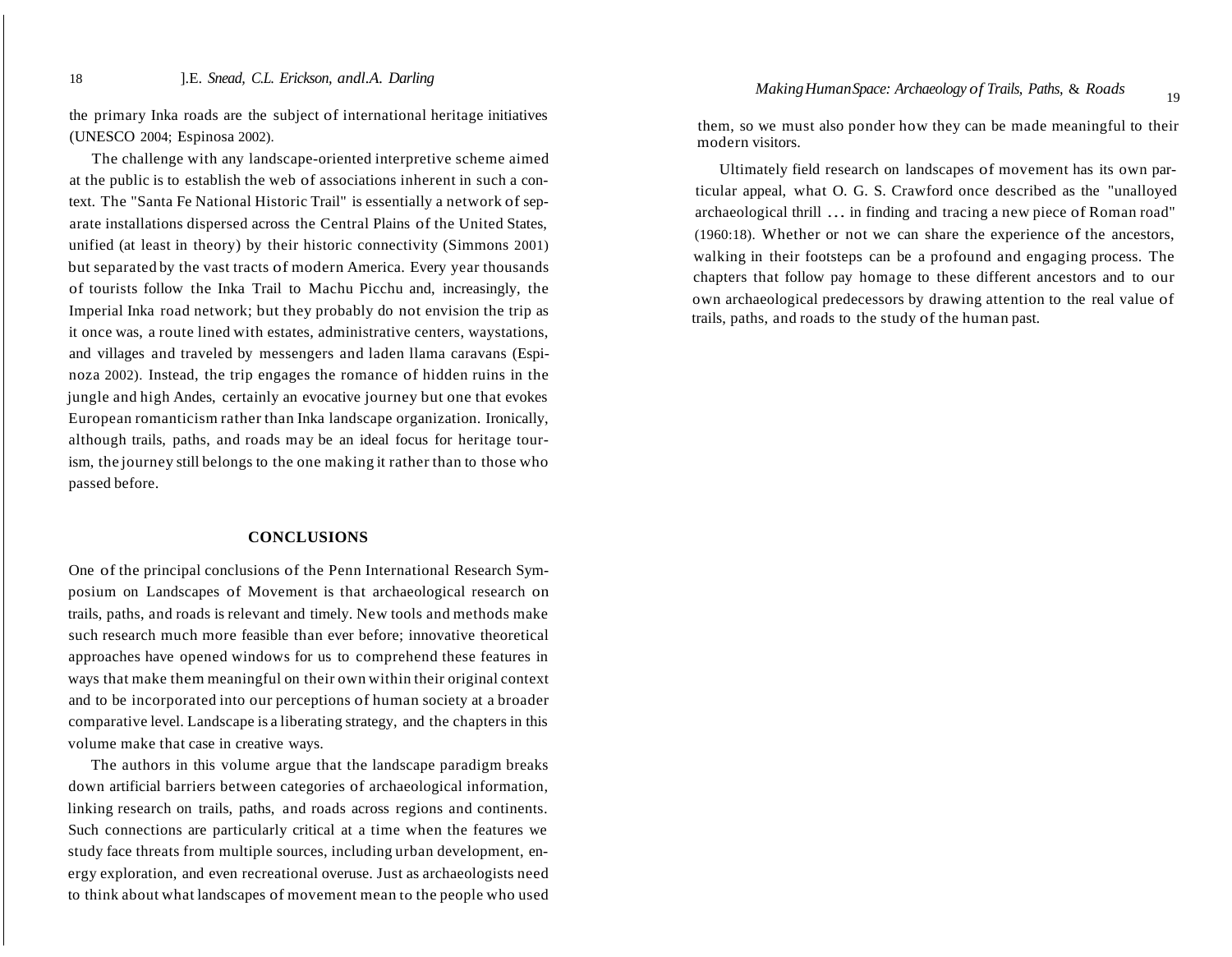### **Contents**

| Figures                                                                 | vii        |
|-------------------------------------------------------------------------|------------|
| <b>Tables</b>                                                           | xii        |
| Foreword                                                                | xiii       |
| Preface                                                                 | <b>XVI</b> |
| 1 Making Human Space: The Archaeology of Trails, Paths, and Roads       | 1          |
| James E. Snead, Clark L. Erickson, and]. Andrew Darling                 |            |
| 2 Kukhepya: Searchingfor Hopi Trails                                    | 20         |
| T.]. Ferguson, G. Lennis Berlin, and Leigh]. Kuwanwisiwma               |            |
| 3 Trails of Tradition: Movement, Meaning, and Place                     | 42         |
| James E. Snead                                                          |            |
| 4 O'odham Trails and the Archaeology of Space                           | 61         |
| ]. Andrew Darling                                                       |            |
| 5 Reconstructing Southern Paiute-Chemehuevi Trails in the Mojave Desert | 84         |
| of Southern Nevada and California: Ethnographic Perspectives            |            |
| from the 1930s                                                          |            |
| Catherine S. Fowler                                                     |            |
| 6 From Path to Myth: Journeys and the Naturalization of Territorial     |            |
| Identity along the Missouri River                                       | 106        |
| Maria Nieves Zedefio, Kacy Hollenback, and Calvin Grinnell              |            |
| 7 A Road byAny Other Name: Trails, Paths, and Roads in Maya             | 133        |
| Language and Thought                                                    |            |
| Angela H. Keller                                                        |            |
| 8 When the Construction of Meaning Preceded. the Meaning of             | 158        |
| Construction: From Footpaths to Monumental Entrances in                 |            |
| Ancient Costa Rica                                                      |            |
| Payson Sheets                                                           |            |
| 9 Emergent Landscapes of Movement in Early Bronze Age                   | 180        |
| Northern Mesopotamia                                                    |            |
| Jason Ur                                                                |            |
|                                                                         |            |

Copyright © 2009 by University of Pennsylvania Museum of Archaeology and Anthropology Philadelphia, PA 19104-6324 www:museum.upenn.edu/publications Published for the University of Pennsylvania Museum of Archaeology and Anthropology by the University of Pennsylvania Press. All rights reserved.

First edition.

ISBN: 978-1-934536-13-1 (10 digit: 1-934536-13-X)

|  |  |  |  |  |  | This book was printed in the United States of America on acid-free paper. |
|--|--|--|--|--|--|---------------------------------------------------------------------------|
|--|--|--|--|--|--|---------------------------------------------------------------------------|